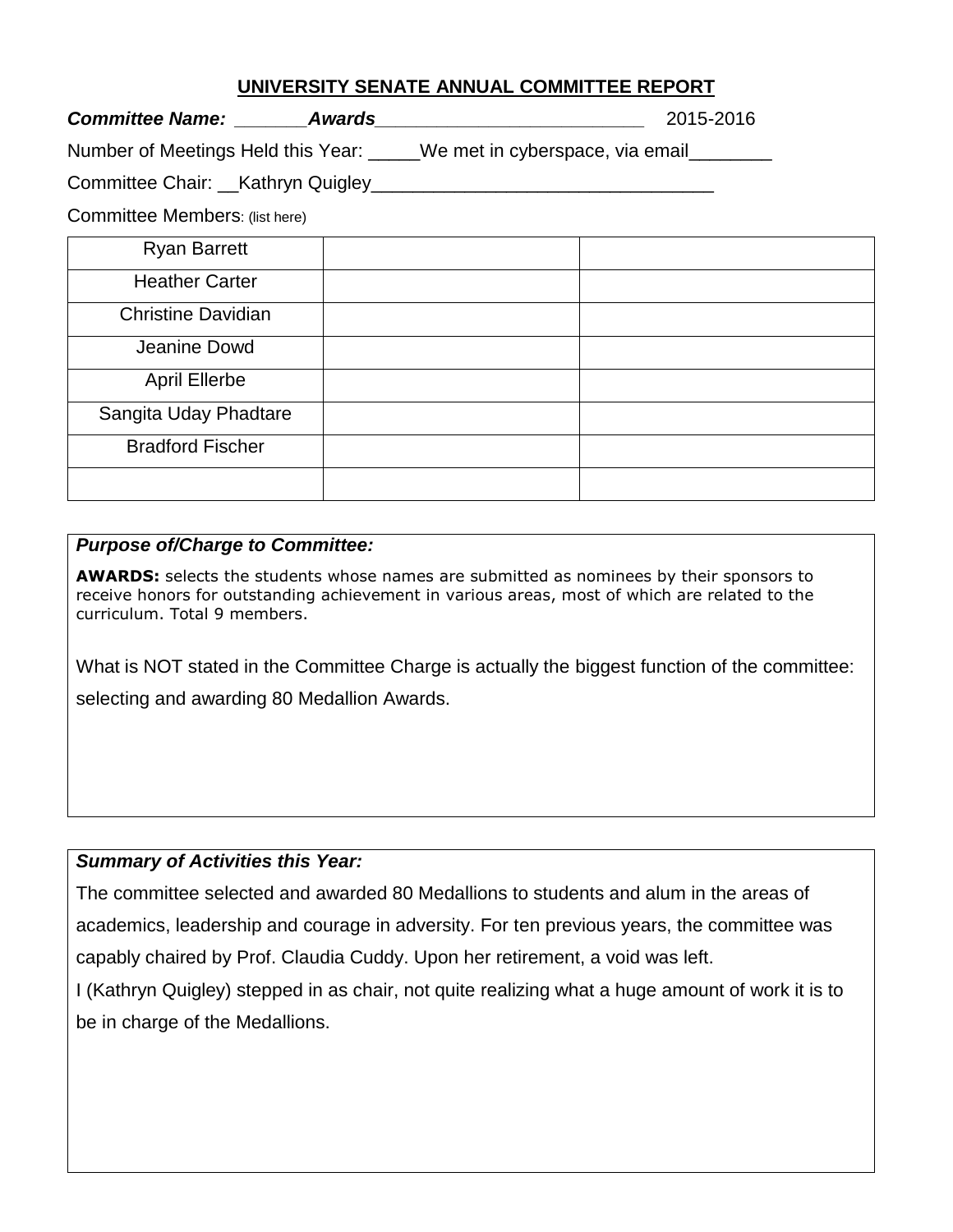# **UNIVERSITY SENATE ANNUAL COMMITTEE SUGGESTIONS & RECOMMENDATIONS**

2015-16

# **SUGGESTIONS:**

I strongly - with every fiber of my being - suggest that the Medallion Awards be REMOVED from under the Faculty Senate Committees and instead, be given to a paid support staff person. There are now 80 Medallion Awards. There are multiple Medallions in multiple academic departments, not to mention awards for leadership, courage, having a high GPA and being a good humanitarian.

No where in the Awards Committee's charge by the Faculty Senate does it say "in charge of the Medallion Awards." But it has been that way for at least ten years or maybe more.

That must change. The chairman of the Awards Committee is a full-time professor with a full course load. I was scrambling to handle the Medallions in addition to teaching three courses and advising The Whit student newspaper. There is no way to distribute duties to other committee members because there is one main database and certain aspects – like certificates, engraving etc – must remain uniform.

I was lucky enough to have the assistance of a fabulous department secretary, Sue McMahon Flynn from the Journalism Department. She must have put in at least 80 hours assisting me with the Medallion Awards and that was in addition to her other duties as department secretary. I did my best but managed to annoy faculty members who thought I should be doing things better/quicker/their way. Several Medallion winners had to be changed at the last minute including one change that was made three days before Commencement.

It is a complicated, meticulous and annoying job. Being in charge of the Medallion Awards means coordinating with faculty, staff, University Publications, donors, University Relations and Development.

Does that sound like it should be done by a faculty member with a full course load? No. It is practically a full-time job in the spring semester.

On the other hand, my committee members were very helpful in selecting the five Medallion Awards that are solely under the discretion of the Awards Committee. They gave thoughtful consideration to the nominees and gave timely feedback. We picked some great Award winners.